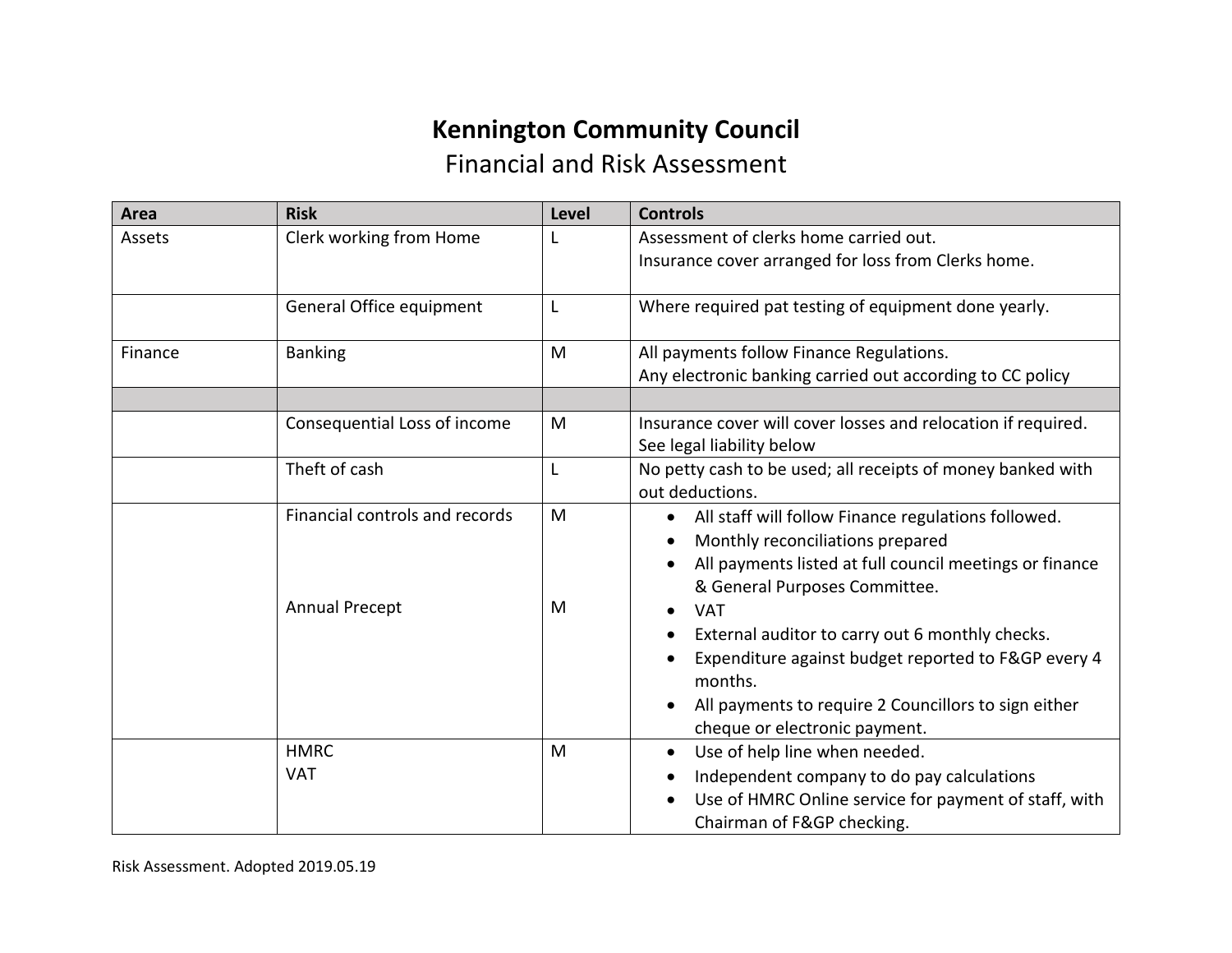|                 |                                                             |   | VAT to be calculated through the year.<br>To claim every 6 months if limit reached                                                                                                                                                                                                                                                                                                                                                                                                                                                                                                                                                                                                                                 |
|-----------------|-------------------------------------------------------------|---|--------------------------------------------------------------------------------------------------------------------------------------------------------------------------------------------------------------------------------------------------------------------------------------------------------------------------------------------------------------------------------------------------------------------------------------------------------------------------------------------------------------------------------------------------------------------------------------------------------------------------------------------------------------------------------------------------------------------|
|                 | Borrowing                                                   | L | No Borrowing likely in 1 <sup>st</sup> two years.<br>$\bullet$                                                                                                                                                                                                                                                                                                                                                                                                                                                                                                                                                                                                                                                     |
|                 |                                                             |   | $\bullet$                                                                                                                                                                                                                                                                                                                                                                                                                                                                                                                                                                                                                                                                                                          |
| Legal Liability | Risk to third party property or<br>individuals              | L | At present no assets but Insurance is in place that<br>Covers all minimum and legal requirements such as<br>$\bullet$<br>Councillors when on Council business<br>The Clerk when at work and active on council business<br>$\bullet$<br>All volunteers are covered when the Council has<br>agreed/authorized task/project on voluntary basis.<br>As assets are handed over<br>Full inspections to be carried out prior to the hand<br>over<br>Any issues to be addressed within 3 months of<br>$\bullet$<br>acquiring assets<br>Clerk to ensure that any vehicle insurance has<br>$\bullet$<br>business cover in place.<br>All Councillors to ensure they have completed the<br>$\bullet$<br>Register of Interests. |
|                 | <b>General Data Protection</b><br><b>Regulations (GDPR)</b> | M | Council is registered with ICO<br>٠<br>All Councillors have received training on GDPR<br>$\bullet$<br>Retention and disposal policy in place<br>٠<br>Councillors use encryption when sending emails<br>Councillors use of Computers at home are password<br>protected.                                                                                                                                                                                                                                                                                                                                                                                                                                             |